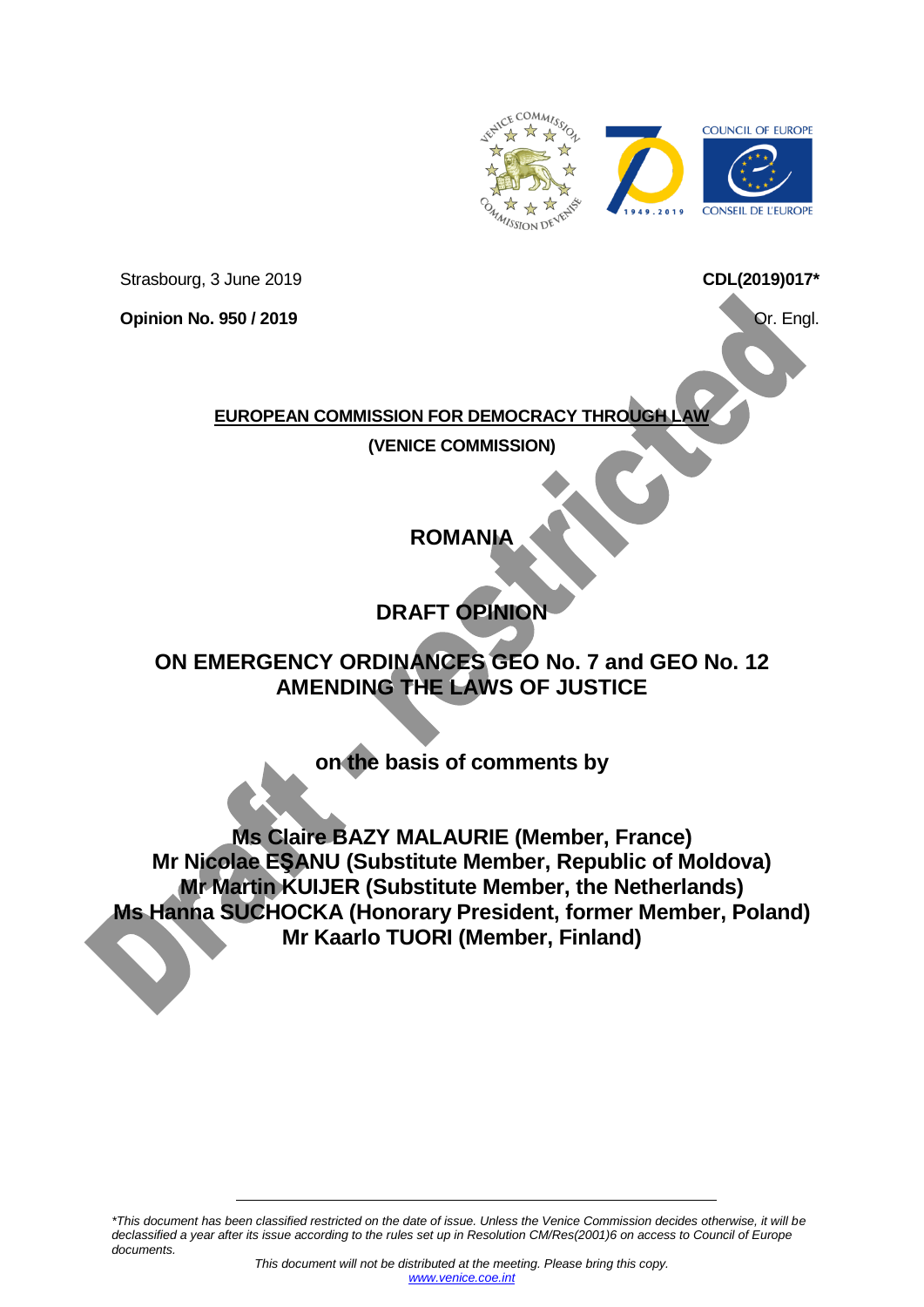# **Table of Contents**

| L. |               |                                                                                |  |
|----|---------------|--------------------------------------------------------------------------------|--|
| Ш. |               |                                                                                |  |
| А. |               |                                                                                |  |
| В. |               |                                                                                |  |
|    |               | Response of the Romanian authorities to the key recommendations of the October |  |
|    |               |                                                                                |  |
|    | $\mathbf 1$ . |                                                                                |  |
|    | 2.            | Creation of a special Section under the transitional appointment scheme  10    |  |
|    | 3.            |                                                                                |  |
|    | 4.            |                                                                                |  |
|    | 5             |                                                                                |  |
|    |               |                                                                                |  |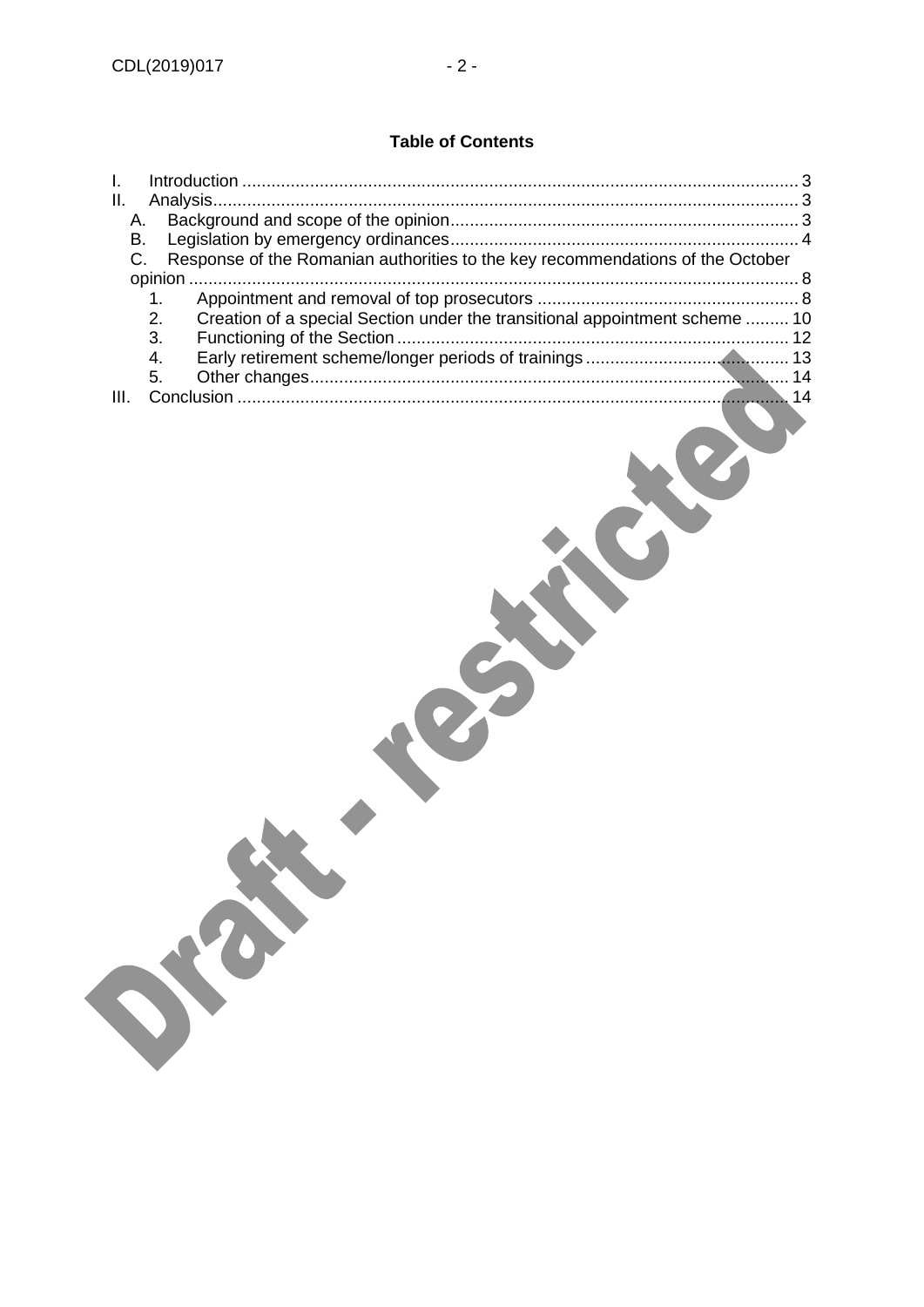#### <span id="page-2-0"></span>**I. Introduction**

1. By letter of 12 March 2019 the Committee on the Honouring of Obligations and Commitments by Member States of the Council of Europe (the Monitoring Committee) decided to request an opinion of the Venice Commission on Government Emergency Ordinance 7/2019 of 20 February 2019 on amendments to the three laws of justice in Romania (CDL-REF(2019)013; hereinafter GEO no. 7).

2. The three laws of justice in question are Law no. 303/2004 on the Statute of Judges and Prosecutors, Law no. 304/2004 on Judicial Organisation, and Law no. 317/2004 on the Superior Council for Magistracy (the SCM), all amended in 2018.<sup>1</sup> In 2018 the three laws of justice were further amended by Government Emergency Ordinances (GEOs) nos. 77, 90 and 92. In 2019 they were further amended, first by GEO no. 7, and next, on 5 March 2019, by GEO no. 12 (CDL-REF(2019)012, hereinafter GEO no. 12).

3. The English translation of the texts of GEO No. 7 and GEO No. 12 was provided by the authorities of Romania. The rapporteurs also had at their disposal the English translation of the original three laws of justice (as amended by Parliament in 2018) and of GEOs nos. 77, 90 and 92, prepared by the European Commission. Inaccuracies may occur in this opinion as a result of incorrect translation.

4. For the present opinion, the Venice Commission invited Ms Claire Bazy Malaurie, Mr Nicolae Eşanu, Mr Martin Kuijer, Ms Hanna Suchocka and Mr Kaarlo Tuori to act as rapporteurs. From 24 to 25 April 2019 a delegation of the Venice Commission composed of Ms Claire Bazy Malaurie, Mr Nicolae Eşanu, Mr Martin Kuijer and Mr Kaarlo Tuori, accompanied by Mr Grigory Dikov, legal officer at the Secretariat, visited Romania. The delegation met with the President of the Republic, the Minister of Justice, the Prosecutor General, his deputies and other prosecutors, the Superior Council for Magistracy, judges of the High Court of Cassation and Justice, parliamentarians, NGOs, representatives of various associations of magistrates, and other stakeholders. The Venice Commission is grateful to the Romanian authorities for the preparation of the visit.

5. The present opinion was prepared based on the contributions of the rapporteurs and the information provided by the interlocutors during the visit*. It was adopted by the Venice Commission at its … Plenary Session (Venice, … 2019).*

# <span id="page-2-1"></span>**II. Analysis**

-

# <span id="page-2-2"></span>**A. Background and scope of the opinion**

6. On 13 July 2018 the Venice Commission adopted a preliminary opinion on draft amendments to the three laws of justice.<sup>2</sup> Conclusions of the preliminary opinion were repeated by the Plenary of the Venice Commission, with some minor additions, in an opinion adopted on 20 October 2018 (hereinafter – the October opinion). 3

7. Both opinions expressed serious concerns about the ongoing judicial reform. The Venice Commission is aware of the political controversies surrounding the functioning of the Romanian

<sup>1</sup> See CDL-REF(2018)022, CDL-REF(2018)023 and CDL-REF(2018)024.

<sup>2</sup> CDL-PI(2018)007, Romania - Preliminary Opinion on draft amendments to Law No. 303/2004 on the statute of judges and prosecutors, Law No. 304/2004 on judicial organization, and Law No. 317/2004 on the Superior Council for Magistracy.

<sup>3</sup> CDL-AD(2018)017, Romania - Opinion on draft amendments to Law No. 303/2004 on the Statute of Judges and Prosecutors, Law No. 304/2004 on Judicial Organisation, and Law No. 317/2004 on the Superior Council for Magistracy.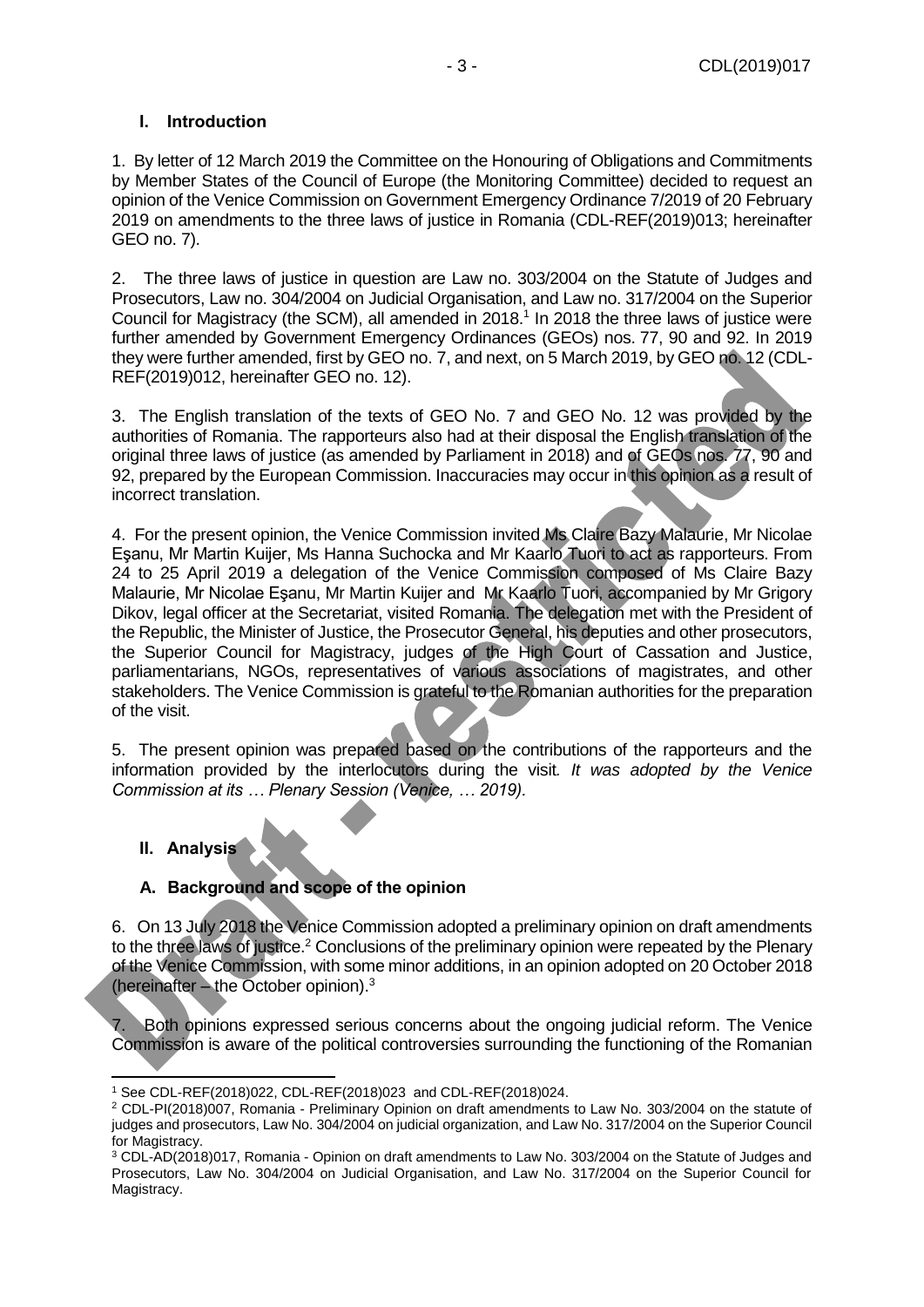judiciary in the past years. In particular, the October opinion (see §§ 12 -17) mentioned the role allegedly played by the Romanian Intelligence Service in certain criminal proceedings. The Venice Commission did not question the need for a reform as such. However, both opinions expressed strong reserves about the overall direction of this reform which, "taking into account [the] cumulative effect [of the proposed measures], in the complex political context currently prevailing in Romania, [is] likely to undermine the independence of Romanian judges and prosecutors, and the public confidence in the judiciary" (see § 161 of the October opinion), and may have negative consequences for the fight against corruption (§ 164).

8. The 2018 legislative amendments, adopted by Parliament, were further supplemented and changed by five GEOs (nos. 77, 90, 92 of 2018, and GEOs nos. 7 and 12 of 2019). The request of the Monitoring Committee concerns GEO no. 7 of 2019. In essence, GEO no. 7 enacted a patchwork of legislative changes to the three laws of justice and to the previous emergency ordinances. It is virtually impossible to examine GEO no. 7 alone, without looking at previous and subsequent amendments introduced by the other four ordinances. Thus, while the focus of this opinion will be on GEO no. 7, the Venice Commission will also consider some other legislative changes which were made in parallel and/or after the adoption of its October opinion. The present Opinion does not however intend to provide an exhaustive analysis of all aspects of the legislative framework concerning the Romanian judiciary.

#### <span id="page-3-0"></span>**B. Legislation by emergency ordinances**

9. Before addressing the substance of the recent legislative changes, the Venice Commission wishes to comment on the law-making process. This process has drawn strong criticism in Romania and internationally: a special and speedy parliamentary procedure (an emergency procedure) was chosen to pass the amendments to the three laws (see §§ 23 and 24 of the October opinion). "Various interlocutors of the rapporteurs have described the process as excessively fast and lacking transparency, and being conducted in the absence of inclusive and sufficiently effective consultations" (§ 30). Although the Government denied those allegations (§ 29), in general, it is rarely (if ever) justified to use an extraordinary and accelerated procedure in Parliament for fundamental institutional changes.

10. The Venice Commission's concerns are reinforced by the adoption of the five emergency ordinances by the Government between September 2018 and March 2019. <sup>4</sup> The Venice Commission considers that this manner of amending the laws on justice is highly problematic.

11. The lack of proper deliberations is an intrinsic problem of any accelerated procedure. The Venice Commission is  $-$  as always<sup>5</sup> – highly critical of rushed adoption of acts of Parliament,

<sup>-</sup><sup>4</sup> The Constitution of Romania describes the process of adoption of a Government emergency ordinance as follows (Article 115): "(4) The Government can only adopt urgency ordinances in exceptional cases, the regulation of which cannot be postponed, and have the obligation to give the reasons for their urgency status within their contents. (5) An urgency ordinance shall only come into force after it has been submitted for debate in an urgency procedure to the Chamber having the competence to be notified, and after it has been published in the Official Gazette of Romania. If not in session, the Chambers shall be convened by all means within five days after submittal, or, as the case may be, after forwarding. If, within thirty days at the latest of the submittal date, the notified Chamber does not pronounce on the ordinance, the latter shall be deemed adopted and shall be sent to the other Chamber, which shall also make a decision in an urgency procedure. An urgency ordinance containing norms of the same kind as the organic law must be approved by a majority stipulated under Article 76 (1). 6) Urgency ordinances cannot be adopted in the field of constitutional laws or affect the status of fundamental institutions of the State, the rights, freedoms and duties stipulated in the Constitution, the electoral rights, and cannot set out measures for a forcible transfer of assets to public property."

<sup>5</sup> CDL-AD(2011)001, Opinion on three legal questions arising in the process of drafting the New Constitution of Hungary, §§ 16-19; see also CDL-AD(2012)026, Opinion on the compatibility with Constitutional principles and the Rule of Law of actions taken by the Government and the Parliament of Romania in respect of other State institutions and on the Government emergency ordinance on amendment to the Law N° 47/1992 regarding the organisation and functioning of the Constitutional Court and on the Government emergency ordinance on amending and completing the Law N° 3/2000 regarding the organisation of a referendum of Romania, § 74.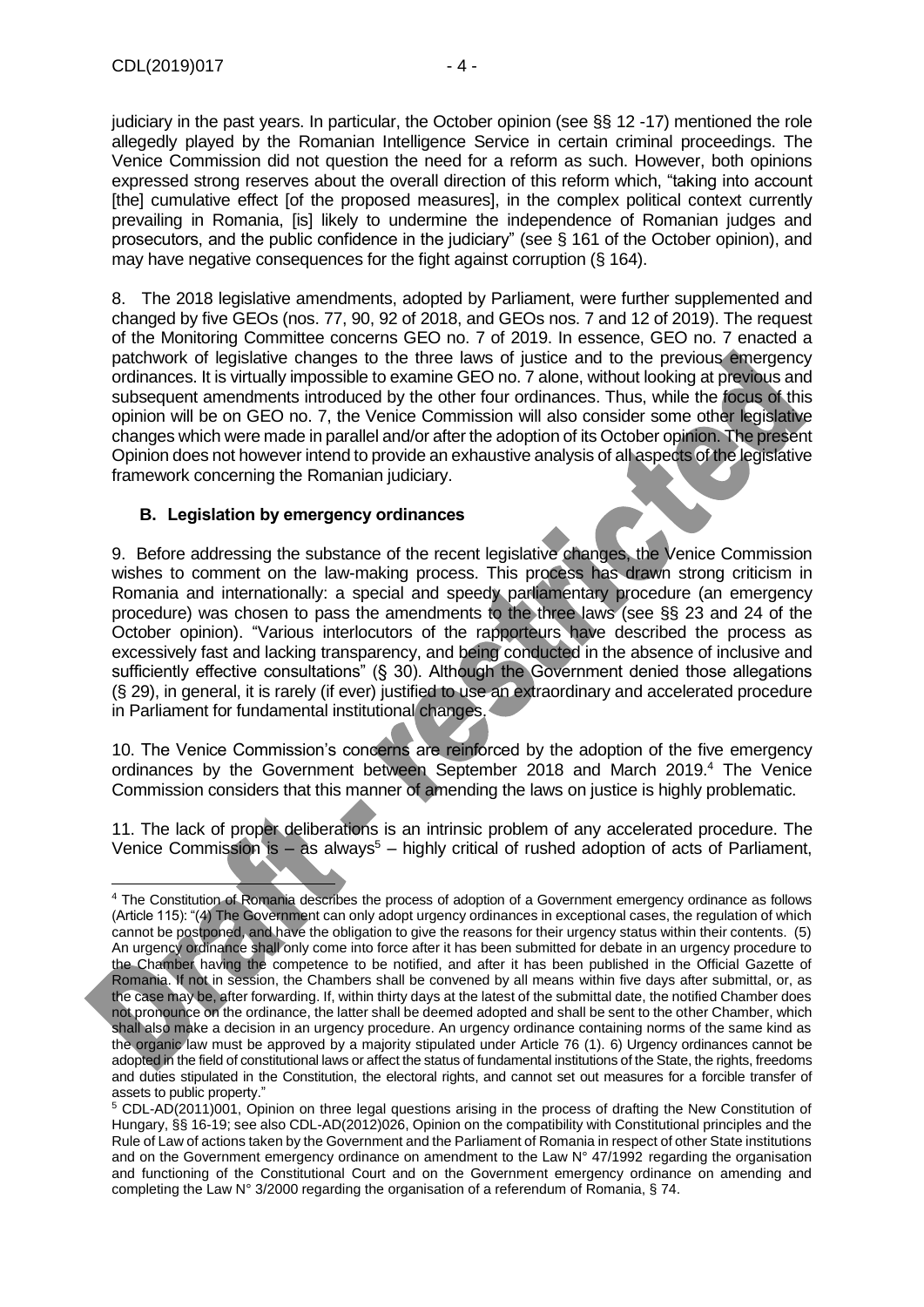regulating important aspects of the legal order, without normal consultations with the opposition, experts or civil society. This manner of law-making raises doubts as regards the soundness of the substantive outcomes of the reform. And this is *a fortiori* true where legislative amendments are adopted not by an act of Parliament, but by the Government, through "emergency" ordinances which acquire the force of law without any discussion in Parliament.<sup>6</sup> In addition, it is reasonable to assume that the excessive use of the emergency ordinances may lead to an irresponsible behavior of the legislature, which knows that its mistakes can be easily corrected by the Government.

12. This assumption – that the lack of proper deliberations negatively affects the quality of the legislation – can be demonstrated empirically *in casu*. Thus, the 2018 draft amendments proposed an early retirement scheme for senior judges, and the extension of the period of training and internship for aspiring young judges. The Venice Commission warned the Romanian authorities that these changes risk creating a "generation gap" in the Romanian judiciary and seriously undermine the efficiency and quality of justice.<sup>7</sup> Despite this warning the draft amendments were made into law. Soon after their adoption the Government had to pass GEOs nos. 92 and 7, which put on hold the entry into force of those new rules until 2020. So, those GEOs were adopted to remedy a problem created by a legislation passed in an accelerated procedure.

13. However, legislation by GEOs is also a problem in itself. As the rapporteurs learned during the visit, the High Court of Cassation and Justice (the HCCJ) was not consulted before the adoption of GEO no. 7, and the Supreme Council for Magistracy (the SCM) had less than two days to examine the draft ordinance before its adoption. These institutions submitted their objections to the Government after GEO no. 7 had been adopted, and, less than a month later, the Government issued GEO no. 12, which remedied some of the issues flagged by the relevant stakeholders.<sup>8</sup> In particular, GEO no. 12 restored the requirement of seniority for the candidates to the positions of top prosecutors (which was removed by GEO no. 7). Similarly, GEO no. 12 repealed the provision of GEO no. 7 which prohibited delegation of prosecutors to leading positions for which the President of Romania makes appointments (Article 57 (7-1) of Law no. 303). These examples are not exhaustive<sup>9</sup> and demonstrate that the reliance on accelerated procedures – by the legislature and even more so by the Government – inevitably affects the quality of the legislation.

14. In the second place, this manner of amending laws affects legal certainty. Even for legal experts it is difficult to grasp what the current state of affairs is,  $10$  let alone for an ordinary Romanian citizen. Certain issues are not only covered by the three laws of justice but also by the five consecutive GEOs, which have made patchwork amendments to the original texts and to the previous ordinances. It becomes increasingly difficult to explain what the current *status quo* is. In any event, the very notion of *status quo* becomes blurred in the Romanian context, where the rules on the functioning of the judiciary are changed repeatedly by the Government at short

<sup>7</sup> See § 152 of the preliminary opinion of July 2018.

<sup>6</sup> In Romania, the Government's emergency ordinances are subject to *ex post* approval by Parliament. However, the Constitution does not set any time-limits within which Parliament should consider an emergency ordinance, and the GEOs as such have no "expiry date".

<sup>&</sup>lt;sup>8</sup> It has been acknowledged in GEO no. 12 that there have been a number of negative reactions regarding certain legislative solutions in the previous GEO expressed by the professional institutions.

<sup>&</sup>lt;sup>9</sup> See for example also Article 65 (1) (i) of Law no. 303 which established, amongst other grounds for the removal of judges and prosecutors, the lack of "good reputation". Amendments to Law no. 303 removed the reference to the "good reputation" (see Article 121). GEO no. 7 added the "requirement of good repute" as a ground for removing a judge (see Article 12 of GEO no. 7). Finally, the reference to the "good repute" was again removed from the text of the law by GEO no. 12 (see Article I (3) of GEO no. 12). The vagueness of the condition of "good reputation" is problematic, so its removal is positive, but these fluctuations clearly demonstrate that the law in this part has not been thoroughly considered.

 $10$  The rapporteurs, during the visit to Bucharest, observed a great uncertainty as to the interpretation of the GEOs amongst the magistrates themselves.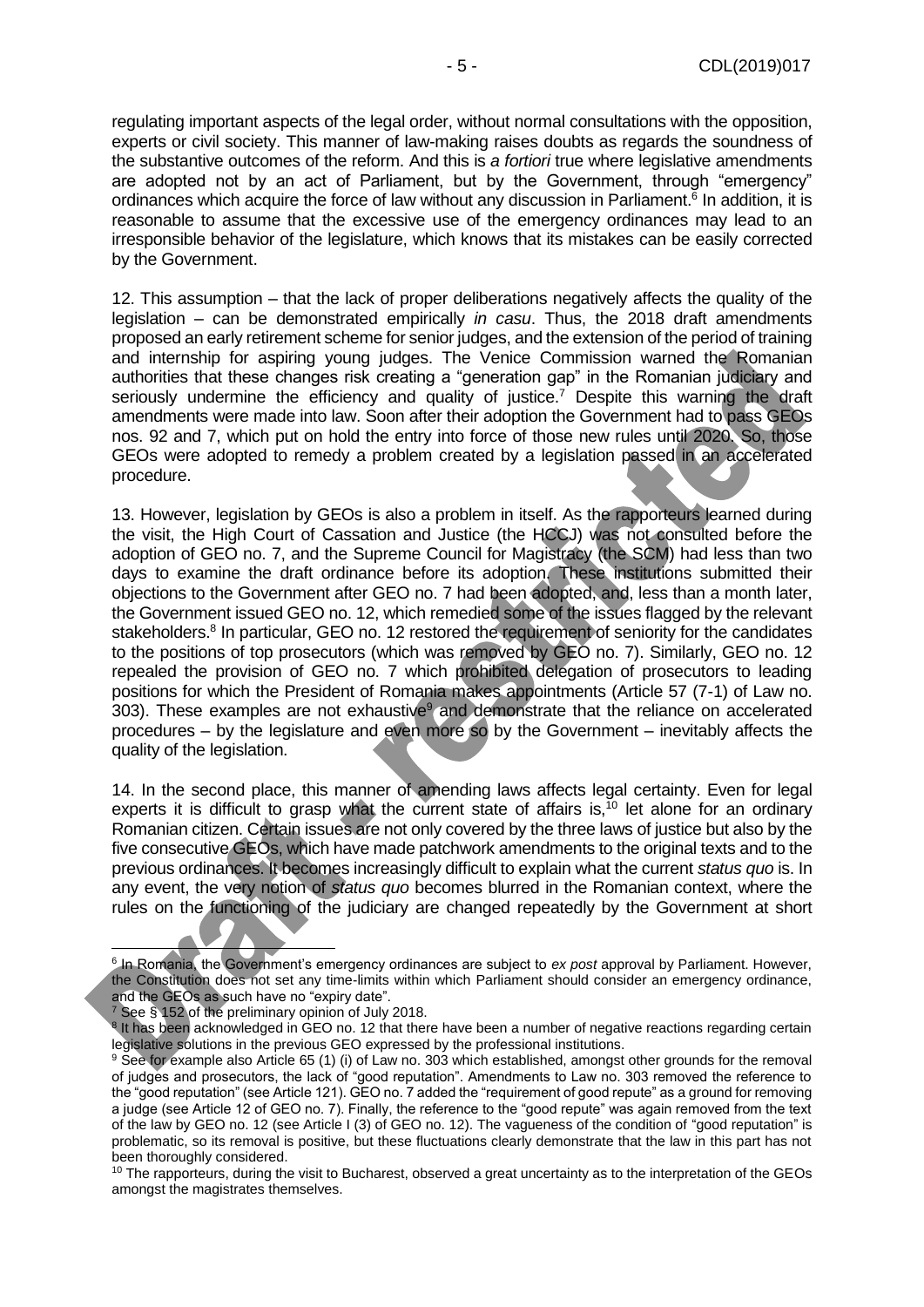intervals. The Venice Commission recalls that, according to the Rule of Law Checklist, clarity, predictability, consistency and coherency of the legislative framework, as well as the stability of the legislation, are major concerns for any legal order based on the principles of the rule of law.<sup>11</sup>

15. Frequent changes of rules concerning institutions and appointments to leading positions or dismissals from them, sometimes by legislation, sometimes by the GEOs, gives the impression that the aim of those amendments is not a systematic reform of the system, but adaptation of the rules to specific candidates or situations. In the following section the Venice Commission will give examples of such tinkering with the rules which raises legitimate questions about the real purpose behind them.

16. Thirdly, external checks on the Government's power to legislate through emergency ordinances (regulated by Article 115 (4) of the Constitution) are quite weak. Article 115 (5) of the Constitution provides for parliamentary control of the GEOs by Parliament, but this provision does not *require* the legislature to pronounce on the validity of emergency ordinances, leaving space for a tacit approval without a formal vote.<sup>12</sup> It is understood that, so far, only one of the five emergency ordinances (namely GEO no. 90) has been examined and approved by Parliament,<sup>13</sup> while Parliament has not pronounced itself on the other four GEOs which continue to be applicable, while no "sunset clause" is provided for such ordinances.<sup>14</sup>

17. Furthermore, the law-making by emergency ordinances does not permit the Constitutional Court to exercise a preliminary control of constitutionality of such legislation. A bill adopted by Parliament can be challenged before the Constitutional Court by a number of institutional actors before it is made into law.<sup>15</sup> By contrast, a GEO enters into force immediately upon publication and its formal notification to Parliament. Constitutionality of a GEO may be tested by the Constitutional Court only through the "objection of constitutionality" procedure, brought by the courts examining a specific case, or directly by the Advocate of the People (Article 146 (d) of the Constitution). Alternatively, constitutionality of the GEO may be tested by the Constitutional Court under Article 146 (a) of the Constitution if the GEO is transformed into a bill, but since the Constitution does not oblige Parliament to transform a GEO into a bill within a specified period of time, this possibility remains in many cases theoretical.<sup>16</sup> Absence of *ex ante* control of constitutionality of the GEOs is additionally problematic because the GEOs come into force immediately, may create rights and obligations, impose sanctions or exonerate from liability, etc. GEOs create expectations and new institutional arrangements which could be difficult to undo even if some *ex post* control of the GEOs is available by the Constitutional Court or by Parliament.

18. Fourthly, the excessive use of the law-making powers by the Government under the pretext of an "emergency" is arguably at odds with the principles of democracy and separation of powers, which are proclaimed in Article 1 (3) and (4) of the Romanian Constitution. In the 2014 opinion on Romania, the Venice Commission noted that the practice of issuing over a hundred of

<sup>-</sup><sup>11</sup> See, CDL-AD(2016)007, the Rule of Law Checklist, §§ 58 and 59, as regards clarity and foreseeability of the laws; see § 60 as regards the stability of the legislation. See also the Joint Practical Guide of the European Parliament, the Council and the Commission for persons involved in the drafting of EU legislation, principles 1 to 4; see also the 2012 OECD recommendations on Regulatory Policy and Governance, Recommendation no. 2. <sup>12</sup> See CDL-AD(2014)010, § 172.

<sup>&</sup>lt;sup>13</sup> The Venice Commission was informed that on 19 April 2019 the President refused to sign the bill approving GEO no. 12.

See, as an example, the pending procedure of the examination of GEO no. 77 by Parliament: [https://www.senat.ro/legis/lista.aspx?nr\\_cls=L633&an\\_cls=2018](https://www.senat.ro/legis/lista.aspx?nr_cls=L633&an_cls=2018) (last accessed 21 May 2019). <sup>15</sup> See Article 146 (a) of the Romanian Constitution.

<sup>&</sup>lt;sup>16</sup> The Venice Commission was informed that GEO no. 90, since it was the only GEO transformed into a bill, was checked by the Constitutional Court. The Venice Commission recalls its observations regarding the emergency decrees adopted by the Turkish government following an attempted military coup: "the lack of timely control of the emergency decree laws is all the more problematic as there was no judicial review of the decree-laws during the period under examination, and the Constitutional Court may review the emergency decree-laws *in abstracto* only once they have been approved by the law" (CDL-AD(2016)037, Turkey - Opinion on Emergency Decree Laws N°s667-676 adopted following the failed coup of 15 July 2016, § 53).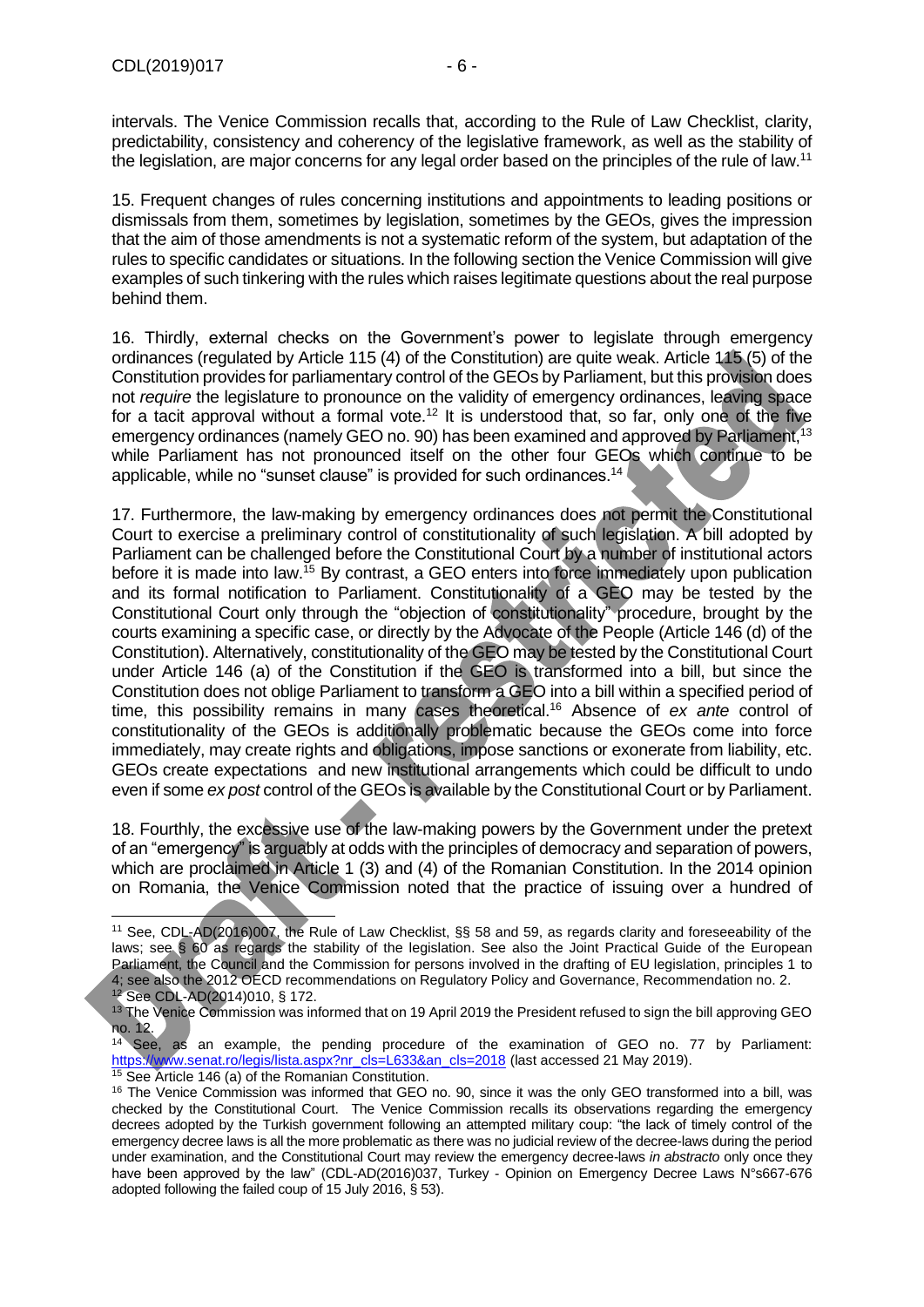emergency ordinances every year "involves risks for democracy and the rule of law in Romania" (§ 173). <sup>17</sup> In 2018 the Government issued 114 emergency ordinances in different fields, which demonstrates that the notion of "emergency" is interpreted in the Romanian legal order very generously. This runs counter the exceptional character of such legislation (see Article 115 § (4)), and leads to the *de facto* usurpation of the legislative function by the Government.<sup>18</sup>

19. The Venice Commission is aware that in many legal orders the Government has the power to issue emergency decrees. But it is questionable, in general, whether Article 115 of the Romanian Constitution was intended to be used for the purposes for which it is currently used by the Government. "Sometimes legislation has to be adopted speedily in order to avert serious risks to the country. [However, in the Romanian context], the nearly constant use of government emergency ordinances is […] not the appropriate way to do so. […] If […] it was not possible to adopt a high number of laws within a short time, Parliament should rather use the instrument of legislative delegation and empower – through special laws – the Government to adopt urgent legislation (paragraphs 1 to 3 of Article 115 of the Constitution). […]".<sup>19</sup>

20. Finally, the emergency ordinances issued by the Romanian Government contain provisions establishing permanent rules, and not only temporary or transitional solutions. The Venice Commission criticised such use of the emergency powers in cases of a serious nation-wide crisis;<sup>20</sup> it is even more true in the Romanian context where the Government regularly legislates by "emergency ordinances", simply because there is an urgent need to change the law. The legal regime of Article 115, as currently interpreted in Romania, is by itself problematic: there is no declaration of a state of emergency, with the accompanying international and national controls, nor is there any mandatory parliamentary *ex post* control which is usually attached to emergency decrees issued in a state of emergency. In addition, the validity of the ordinances is not tied to the duration of the emergency situation.

21. In sum, the routine use of emergency powers is objectionable at many levels. It affects the quality of the legislation, disturbs legal certainty, weakens external checks on the Government, and disregards the principle of the separation of powers. The Venice Commission calls on the Romanian Government to drastically reduce the use of GEOs in all fields of law. Article 115 of the Constitution seems to be interpreted in Romania in an overly broad manner, so its revision may be envisaged in order to define more narrowly the situations in which the Government may legislate by emergency ordinances, and to introduce checks on the Government's legislative power. As to the future of the judicial reform under consideration, the Venice Commission urges the Romanian authorities to adopt necessary future amendments in a normal parliamentary procedure, which should ensure proper (i.e. inclusive, informed, transparent etc.) deliberations.

<sup>17</sup> CDL-AD(2014)010, Opinion on the Draft Law on the Review of the Constitution of Romania, § 167 et seq., referring to the 2012 Opinion.

<sup>&</sup>lt;sup>18</sup> The fact that some of the GEOs were assessed by the Constitutional Court and declared partly or fully constitutional does not affect this analysis. The Constitutional Court's task in those cases is to assess the constitutionality of certain isolated provisions of the emergency ordinances submitted to it, and not the general pattern of abusive reliance on the exceptional law-making powers.

<sup>19</sup> CDL-AD(2012)026, Opinion on the compatibility with Constitutional principles and the Rule of Law of actions taken by the Government and the Parliament of Romania in respect of other State institutions and on the Government emergency ordinance on amendment to the Law  $N^{\circ}$  47/1992 regarding the organisation and functioning of the Constitutional Court and on the Government emergency ordinance on amending and completing the Law  $N^{\circ}$  3/2000 regarding the organisation of a referendum of Romania, § 16.

<sup>&</sup>lt;sup>20</sup> In an opinion on Turkey (CDL-AD(2016)037, Turkey - Opinion on Emergency Decree Laws N°s 667-676 adopted following the failed coup of 15 July 2016) the Venice Commission stressed that "the emergency decree laws should not introduce permanent structural changes to the legal institutions, procedures and mechanisms […]. The idea of a 'democratic [...] State governed by the rule of law', […] enshrines the principle of a limited government. The Turkish Constitution allows the Government to derogate from certain human rights provisions as long as the state of emergency persists and to the extent 'strictly required', but it does not extend this power to legal rules which are to be applied after the end of the emergency period" (§ 89).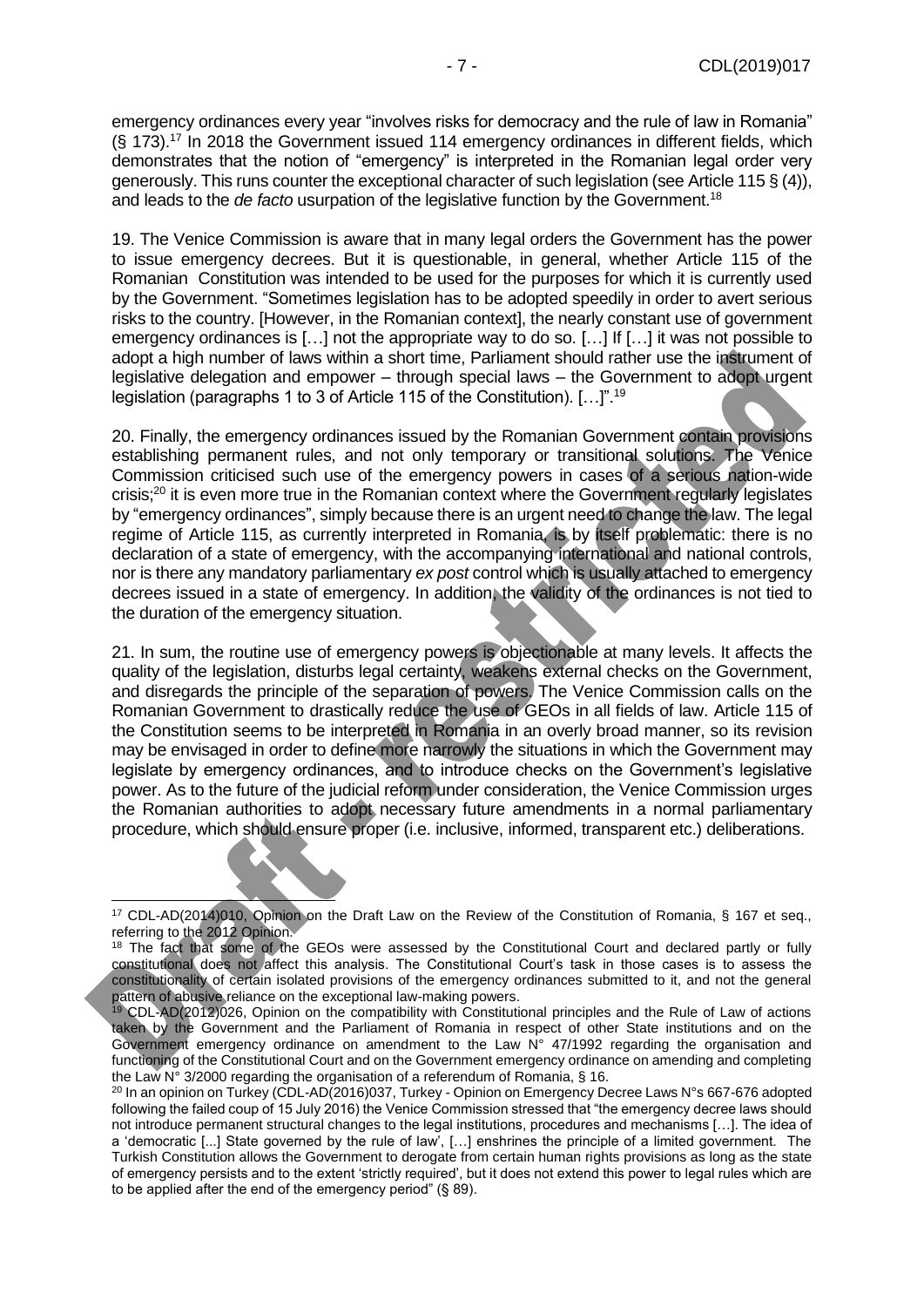#### <span id="page-7-0"></span>**C. Response of the Romanian authorities to the key recommendations of the October opinion**

22. The Venice Commission will now turn to the substance of the legislative changes introduced by GEO no. 7 and other recent ordinances. It will not offer an exhaustive analysis of all legislative changes but concentrate on those developments which are related to the key recommendations contained in the October opinion.<sup>21</sup>

23. At the outset, the Venice Commission notes with regret that some of its recommendations were not addressed. In particular:

- the law still contains disproportionate restrictions to the freedom of expression of judges and prosecutors (which the Venice Commission recommended to remove – see §§ 123 et seq. of the October opinion);
- provisions on magistrates' material liability have not been qualified (see  $\S 123$ );
- no attempt was made to specify more clearly the criteria for "screening" of the magistrates (see § 101 et seq.).

24. Some other recommendations were considered, but the measures taken by the legislator were half-hearted and/or fragmentary. For example, the removal of a member of the Supreme Council for Magistracy (the SCM) through a "no confidence" vote was replaced with another procedure, which still has some features of a "no confidence" vote (in particular, the decision to terminate the mandate is still taken by a 2/3 majority of the judges who delegated the member to the SCM, on broadly formulated grounds). The problem of underrepresentation of the members representing the civil society within the SCM was not solved either, even though GEO no. 92 specified more clearly that the civil society members have the right to vote at the Plenary.<sup>22</sup>

25. The Venice Commission will not dwell on these points any longer and refers the Romanian authorities to its October opinion for further details. It will concentrate on those elements of GEO no. 7 and other ordinances which have a bearing on the key recommendations of the October opinion.

# <span id="page-7-1"></span>**1. Appointment and removal of top prosecutors**

26. The Constitution of Romania provides, in Article 133, for the SCM which has the role of guaranteeing the "independence of justice". Article 134 (1) of the Constitution provides that the SCM will "propose to the President of Romania the appointment of judges and public prosecutors, except for the trainees, according to the law". The SCM is composed of 19 members of whom "fourteen are elected in the general meetings of the magistrates and validated by the Senate; they shall belong to two sections, one for judges and one for public prosecutors; the first is comprised of nine judges, and the second of five public prosecutors". These two sections will henceforth be referred to as the Judges' Section and the Prosecutors' Section. The Plenary of the SCM in addition includes two representatives of civil society, elected by the Senate, and three *ex officio* members (the Minister of Justice, the President of the High Court of Cassation and Justice, hereinafter "the HCCJ", and the Prosecutor General).

27. The 2018 reform put the appointment of the high-ranking prosecutors essentially into the hands of the Minister of Justice, whereas the President and the SCM would no longer play any significant role. The SCM plays a rather passive role in the appointment process, by giving an opinion on a candidate picked by the Minister, and this opinion seems not to be binding on the latter. The President may reject a candidate proposed by the Minister only once; she or he is

<sup>-</sup><sup>21</sup> Summarized in §§ 156 – 165 thereof.

 $22$  As stressed in § 139 of the October opinion, a constitutional amendment would be needed to increase the number and strengthen the importance of the civil society representatives in the SCM.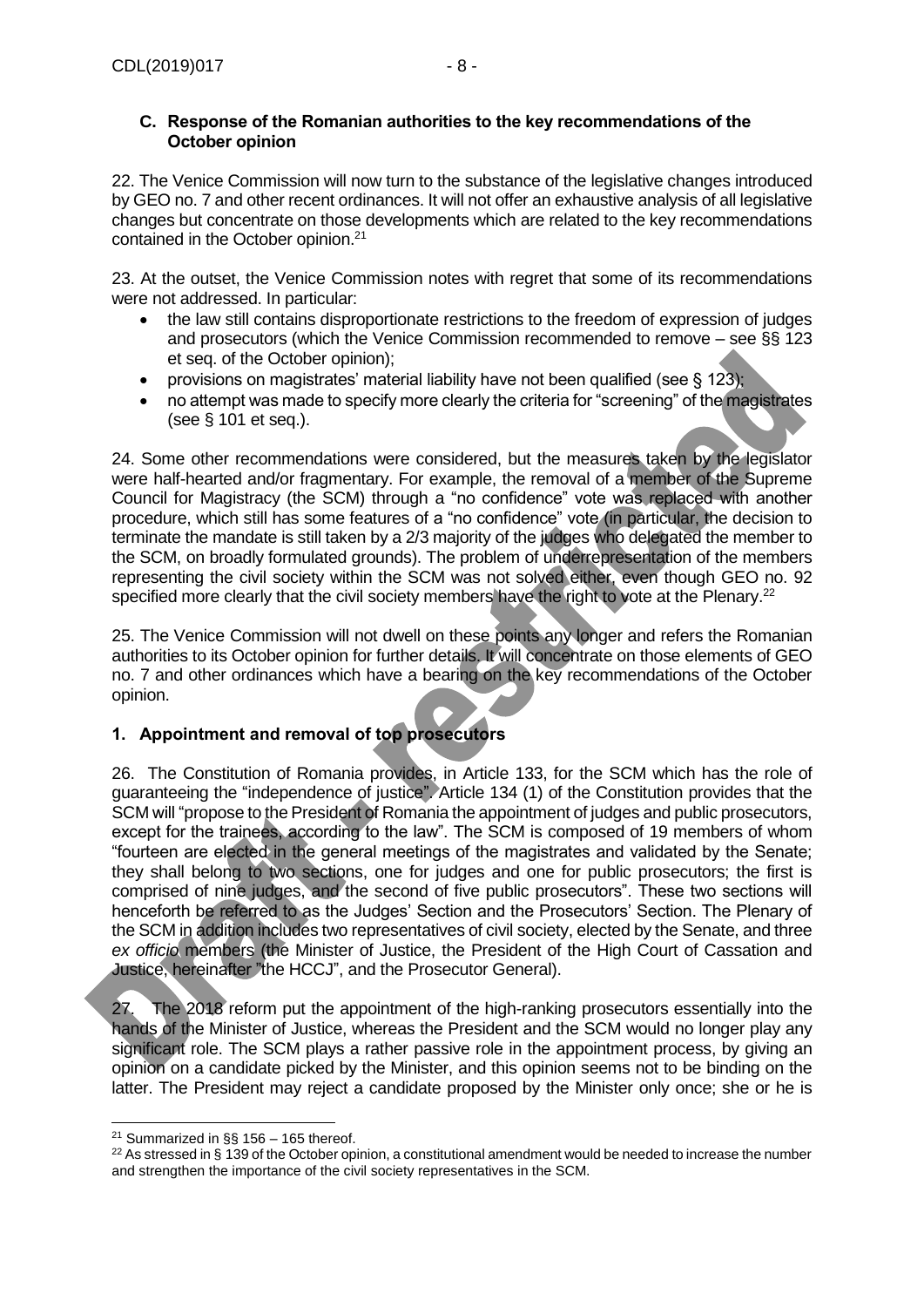"bound to appoint the second candidate proposed by the Minister of Justice even in case of a negative opinion by the SCM" (§ 53 of the October opinion). The President's role in the process of dismissal of top prosecutors was also reduced to the verification of legality of such decisions, and the opinion of the Prosecutors' Section of the SCM in such matters will not bind the Minister (§ 57).

28. GEOs no. 92 and no. 7 introduced some changes to the appointment scheme. Thus, GEO no. 92 provided for the web broadcasting of interviews conducted by the Minister of Justice with the prospective candidates to the top positions in the prosecution system (Article 54 (1-1) of Law no. 303). Broadcasting of interviews adds transparency, but it does not remove the inherently political nature of the process of appointment and cannot replace the examination of the merits of the candidates by an expert body.<sup>23</sup>

29. Other changes related to the eligibility requirement for the candidates, and to the appointment procedure. Before the reform of 2018, a candidate was required to have 10 years' seniority as a judge or prosecutor and it was the Plenary SCM which was "endorsing" the candidate proposed by the Minister (Article 54 (1)). The 2018 amendments provided that the candidate should obtain an "opinion" of the Prosecutors' Section of the SCM; the seniority requirement did not change. GEO no. 92 (Article 4) increased the seniority threshold to 15 years in the position of judge or prosecutor and provided for the "endorsement" by the Prosecutors' Section of the SCM of the candidate chosen by the Minister. Under GEO no. 7, an "opinion" of the Plenary of the SCM (and not of the Prosecutors' Section) is required, and the seniority requirement is not mentioned at all (but a candidate who is a judge should have at least some working experience as a prosecutor). Finally, GEO no. 12 changed these requirements again: an "opinion" of the Prosecutors' Section was needed, and a 15 years' seniority threshold (five years longer than before the adoption of the GEOs) was introduced.

30. Although Article 54 (1) of Law no. 303 on the appointment criteria and procedure constantly changed, its central element remained intact. It is the Minister of Justice who picks the candidate, and the role of the President of the Republic and of the SCM is reduced to a ceremonial approval (for the President), or an advisory opinion $^{24}$  (for the SCM, either the Plenary or the Prosecutors' Section). In a 2015 opinion on the prosecution service of Georgia the Venice Commission welcomed giving the Prosecutorial Council a *key* role in the process of appointment of a chief prosecutor, along with the Minister of Justice and the legislature.<sup>25</sup> In Romania, by contrast, the power of the Minister of Justice is not effectively checked neither by the President nor by the SCM. All of that justified qualifying this reform as a "step backwards", increasing the risk of politicization of the appointments (see § 54 of the October opinion). The Venice Commission notes with regret that its recommendation was not addressed.

31. Furthermore, in addition to what the Venice Commission noted in October, the influence of the Minister of Justice over the prosecution service is exacerbated by a very short duration of the

<sup>&</sup>lt;sup>23</sup> See CDL-AD(2010)040, Report on European Standards as regards the Independence of the Judicial System: Part II - the Prosecution Service, § 48; see the Venice Commission recommendations to this end in CDL-AD(2007)011, Opinion on the Draft Law on the Public Prosecutors Office and the Draft Law on the Council of Public Prosecutors of "the former Yugoslav Republic of Macedonia", §47; see also CDL-AD(2012)008, Opinion on Act CLXIII of 2011 on the Prosecution Service and Act CLXIV of 2011 on the Status of the Prosecutor General, Prosecutors and other Prosecution Employees and the Prosecution Career of Hungary, §§ 48, 51, and 51.

<sup>&</sup>lt;sup>24</sup> The Venice Commission notes that different English translations of the GEOs use the words "endorsement" and "opinion", it is understood, however, that this does not reflect a substantive difference.

<sup>&</sup>lt;sup>25</sup> CDL-AD(2015)039, Joint Opinion of the Venice Commission, the Consultative Council of European Prosecutors (CCPE) and OSCE Office for Democratic Institutions and Human Rights (OSCE/ODIHR), on the draft Amendments to the Law on the Prosecutor's Office of Georgia: the Venice Commission stressed that "an appointment process which involves the executive and/or legislative branch has the advantage of giving democratic legitimacy to the appointment of the head of the prosecution service. However, in this case, supplementary safeguards are necessary in order to diminish the risk of politicization of the prosecution office" (§ 19). "The establishment of a Prosecutorial Council, which would play a key role in the appointment of the Chief Prosecutor, can be considered as one of the most effective modern instruments to achieve this goal" (§ 20).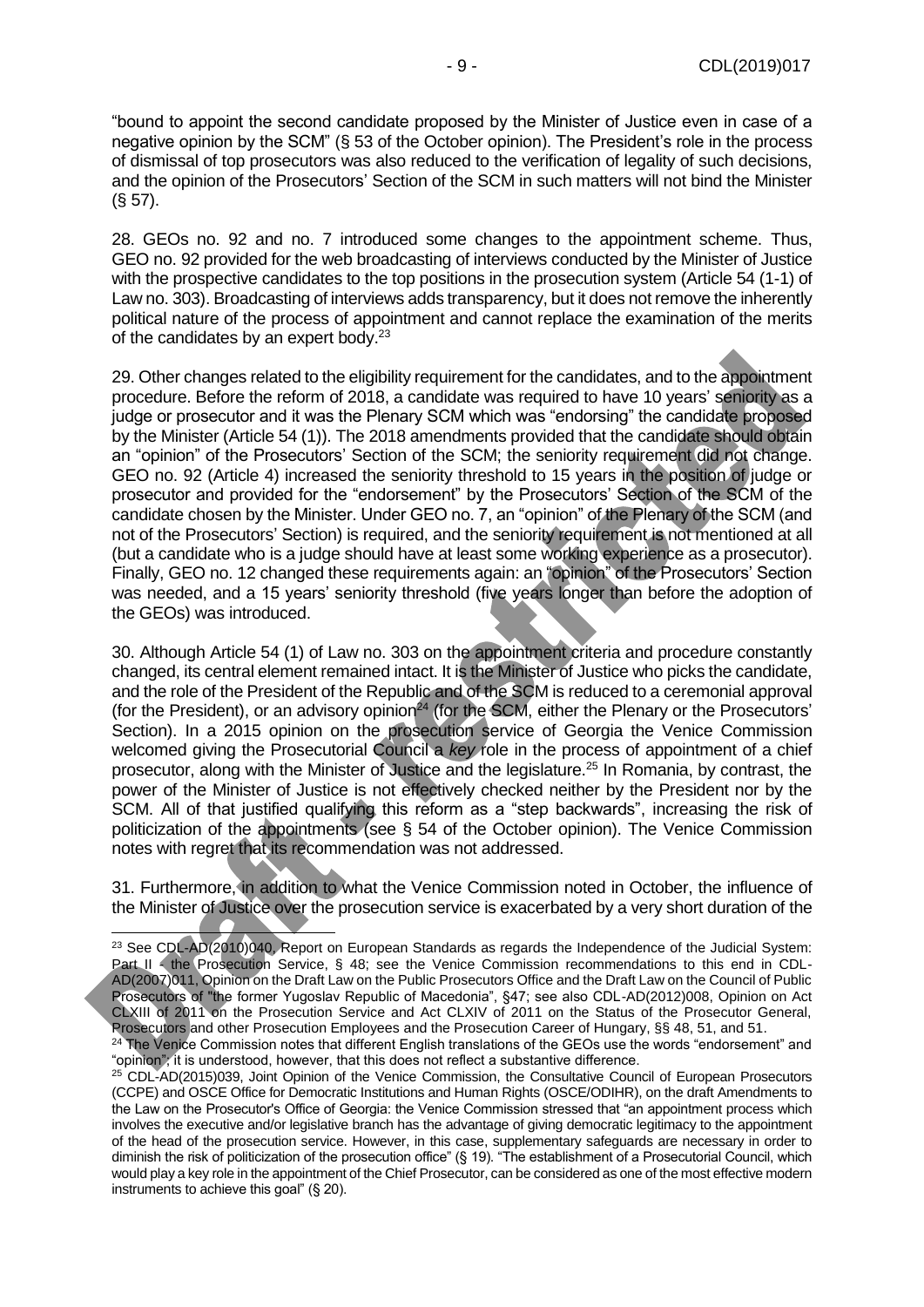mandate of top prosecutors (3 years, with a possibility of reappointment). The Venice Commission considers that not only the new rules of appointment should be reviewed, in order to give the SCM and in particular its Prosecutorial Section the key role in this process, but also the duration of the mandate of the top prosecutors should be significantly increased.

32. Finally, in GEO no. 12 a 15-years' seniority was introduced as a pre-condition for the appointment to the top prosecutorial positions. Article 51 (2) of Law no. 303 provides for the early termination of the mandate of a prosecutor in case he or she "no longer fulfil[s] one of the conditions required for appointment to the management position". Article VII of GEO no. 92 stipulates that prosecutors in the DIT and DIICOT "shall remain in these structures only if they meet the conditions provided for by Law no. 303/2004 […] with subsequent amendments". It appears the new eligibility criteria are applicable to those prosecutors who were already occupying top positions in the system. Such retroactive application of new eligibility criteria is highly objectionable. First, it jeopardizes the security of tenure of the currently serving prosecutors. Second, the reasons for choosing a particular seniority threshold are not clear. The fact that the threshold for the work in the Section for the investigation of criminal offences in the judiciary kept changing from almost zero to 15 years shows that the Government did not conduct any serious impact or feasibility study. Or, what would be worse, it implies that the threshold was chosen to ensure eligibility (or non-eligibility) of certain persons. This is yet another illustration of dangers associated with the process of legislation through emergency ordinances. The Venice Commission urges the Romanian authorities not to apply the new eligibility criteria to those prosecutors who were already in place when the respective amendments were made.

# <span id="page-9-0"></span>**2. Creation of a special Section under the transitional appointment scheme**

33. The establishment of a special Section for the investigation of criminal offences in the judiciary (hereinafter – the Section) with an exclusive competence for the prosecution of criminal offences committed by judges and prosecutors, was examined in §§ 80 to 90 of the October opinion. The opinion stressed the fact that "the organization and structure of the Public Prosecution Service is a matter for the competent national authorities to decide" (§ 85). At the same time, the opinion expressed doubts as to the underlying rationale for introducing such a new Section. The creation of the Section would require rerouting of a large number of high-profile cases of corruption from the Anti-Corruption Directorate (the DNA) to the newly established Section, with all the disruption such massive transfer may cause for the cases currently dealt with by the DNA (§ 83), as well as some other directorates (like the Directorate for Investigating Organised Crime and Terrorism, the DIICOT). The competency of the Section was defined very broadly, covering all cases where a judge or a prosecutor may be allegedly involved (§ 80). Creation of the Section may undermine the population's trust in the judiciary (§ 84). There was a risk of conflict of competence between prosecutorial offices, to be resolved by the Prosecutor General (§ 80).

34. The amendments introduced by GEO no. 90 and GEO no. 7 in respect of the Section were designed to give immediate effect to Law no. 304, as amended. The original scheme of appointment of the Chief Prosecutor of the Section and his or her deputy involved the selection of a candidate by a "selection board" composed of 3 judges (members of the Judges' Section of the SCM) and 1 prosecutor (a member of the Prosecutor's Section), with subsequent appointment by the Plenary of the SCM (Article 88-3 and Article 88-1). As understood by the rapporteurs, many SCM members were sceptical about the very idea of creating the Section. To avoid possible blockage of the appointment of prosecutors to the Section, the Government adopted GEO no. 90, which introduced a temporary mechanism of appointment, in order to make the Section operational immediately.

35. Instead of the appointment by the Plenary (provided by the original amendments), Article II of GEO no. 90 provided that functions of the Chief Prosecutor and of 1/3 of prosecutors in leading positions will be performed by the candidates selected by a "selection board", with the final appointment made by the President of the SCM. It is understood that, under the temporary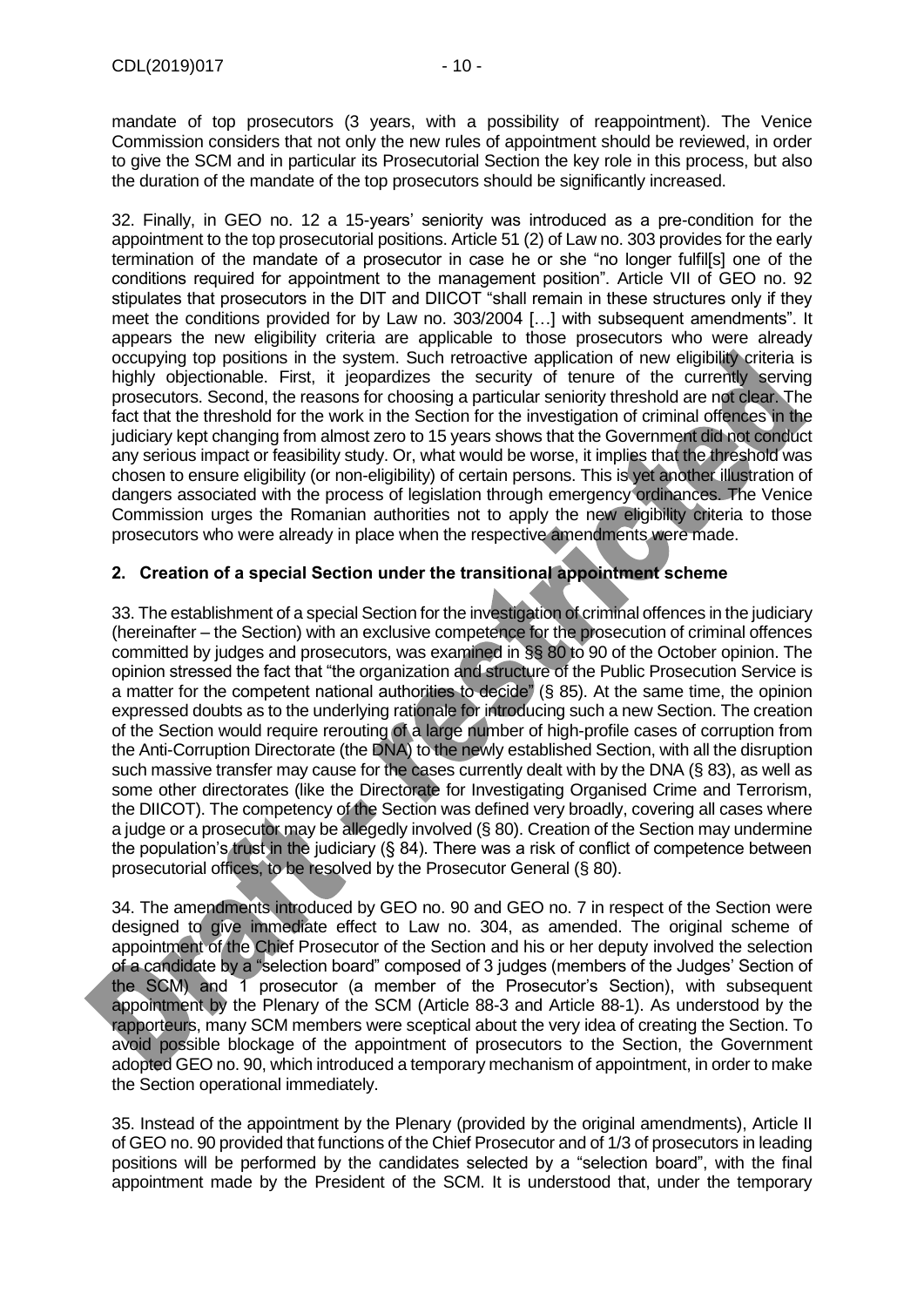scheme of GEO no. 90, no vote of the Plenary of the SCM was required for the appointment of the top prosecutors to the Section. GEO no. 90 also specified that the "selection board" could function in presence of at least 3 of its members. As the rapporteurs learned during the visit, in practice the Prosecutors' Section of the SCM did not appoint a representative to the selection board, so the Chief Prosecutor of the Section and other top prosecutors were selected by a selection board composed solely of judges and approved by the President of the SCM. GEO no. 7 further provided that the members of the "selection board" will not be disqualified from voting in the Plenary of the SCM.

36. The Venice Commission recalls that the SCM has two sections – one for judges and one for prosecutors, which is also a part of the constitutional design of this body (see Article 133 (2) (a)). The existence of two separate "wings" in the common judicial-prosecutorial council implies at least some symmetry in their functions. It does not mean that the subsequent procedure of appointment of judges and prosecutors should be necessarily the same. <sup>26</sup> Once the Prosecutors' Section of the SCM expressed an opinion on a candidate to a position of top prosecutor, it is reasonable for the Minister of Justice to step in and have a say. However, at the level of the decision-making *within* the SCM, it is reasonable to expect that the functions of the Prosecutors' Section in respect of the prosecutors will mirror the functions of the Judges' Section in respect of judges (except those functions which are entrusted to the Plenary as a whole).

37. The Plenary of the SCM has already a robust relative majority of judges (there are nine judges and only five prosecutors). It is unclear why this judicial domination is reinforced even further in the context of appointments to the Section, where the opinion of the Prosecutors' Section on a candidate is substituted by the opinion of judges – i.e. the "selection board" dominated by judicial members. This cannot be explained otherwise than by a strong mistrust of the Government towards the current prosecutorial members of the SCM and its wish to reduce their role.<sup>27</sup> This is, however, not a legitimate aim: the Government should not be able to influence the balance among the members of a constitutional body which has as its main function to protect the independence of judges and prosecutors from the executive. The proposed appointment scheme does not sit well with the institutional design of the SCM, as described in the Constitution.<sup>28</sup>

38. In addition, the benefits of this scheme are not apparent. In a 2015 opinion on the prosecution service of Georgia, the Venice Commission welcomed giving the Prosecutorial Council a key role in the process of appointment of a chief prosecutor, along with the Minister and the legislature, as diminishing the risk of politicization of the prosecution office.<sup>29</sup> In the Romanian context the Government and Parliament went in the opposite direction. They decided to weaken the prosecutorial wing of the SCM (as regards the appointments of the top prosecutors to the Section) and to strengthen the influence of the Minister of Justice (as regards the general appointment scheme), while removing other external checks (such as the President's power to disagree with

 $26$  After all, the prosecution service does not need to enjoy the same guarantees of independence as the judiciary, and it is "it is reasonable for a Government to wish to have some control over the appointment" of a Prosecutor General" - see CDL(1995)073rev., Opinion on the Regulatory Concept of the Constitution of the Republic of Hungary, Chapter 11.

<sup>&</sup>lt;sup>27</sup> Throughout 2018-2019 the legislator and the Government oscillated between two models of appointment of top prosecutors: one involving the Plenary of the SCM and another the Prosecutors' Section. It is unclear why, for the transitional scheme of appointment of top prosecutors to the Section, the Government entrusted the function to the member of the Judges' Section.

 $28$  It is also hardly compatible with "the principle of separating the careers of judges and prosecutors" to which the Government refers in GEO no. 12 (see the preamble, third paragraph).

<sup>29</sup> CDL-AD(2015)039, Joint Opinion of the Venice Commission, the Consultative Council of European Prosecutors (CCPE) and OSCE Office for Democratic Institutions and Human Rights (OSCE/ODIHR), on the draft Amendments to the Law on the Prosecutor's Office of Georgia: the Venice Commission stressed that "an appointment process which involves the executive and/or legislative branch has the advantage of giving democratic legitimacy to the appointment of the head of the prosecution service. However, in this case, supplementary safeguards are necessary in order to diminish the risk of politicization of the prosecution office" (§ 19). "The establishment of a Prosecutorial Council, which would play a key role in the appointment of the Chief Prosecutor, can be considered as one of the most effective modern instruments to achieve this goal" (§ 20).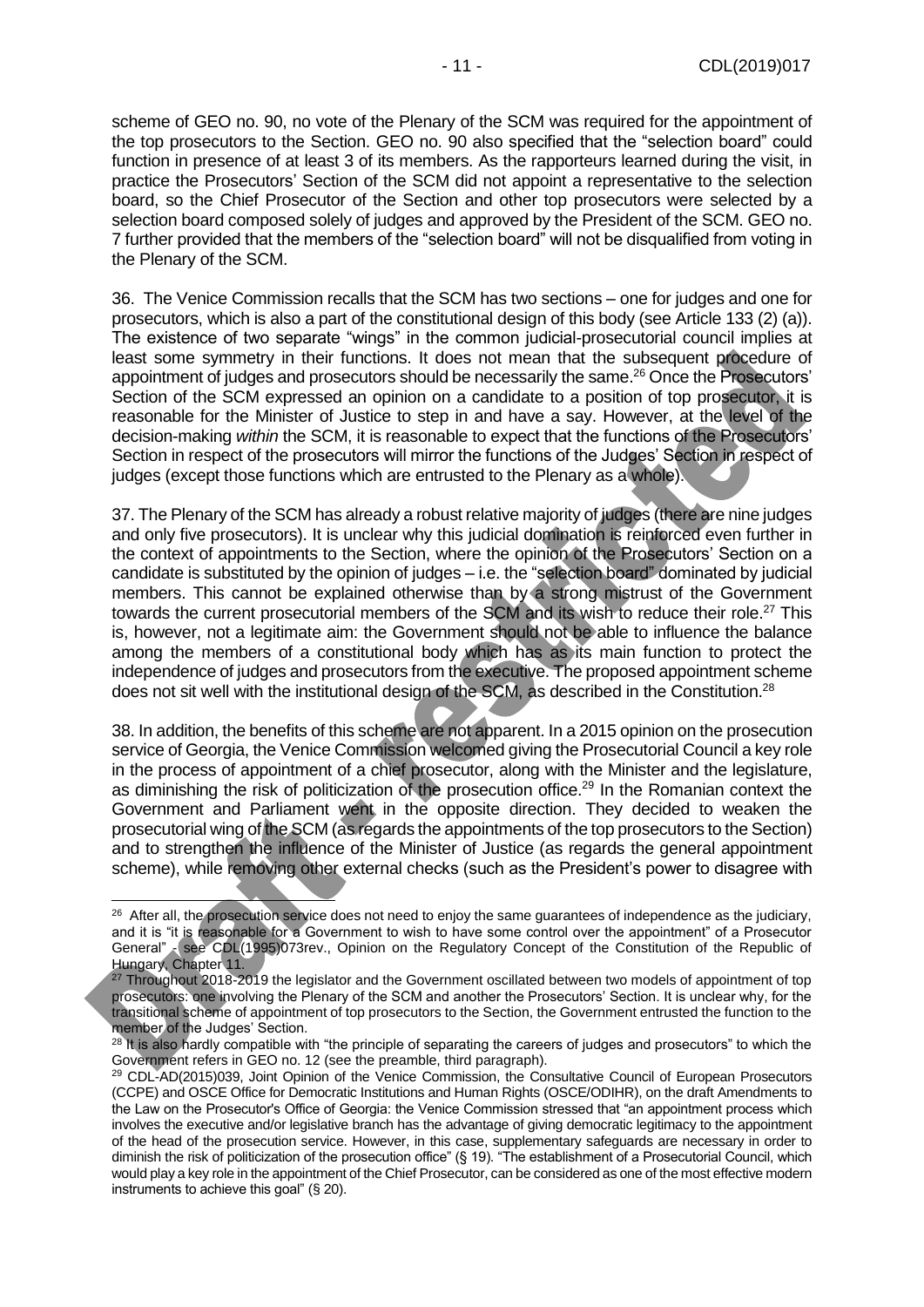-

the Minister's proposal). As a result, the prosecutors have lost most of their influence as regards the appointments of top prosecutors to the Section under the transitional scheme both in relation to the Minister or to the judicial wing of the SCM. The Venice Commission is not persuaded that this is the right answer to the abuses allegedly committed by some prosecutors in the past. The Venice Commission reiterates its earlier recommendation to reconsider the need for the establishment of the Section. In any event, it is *a fortiori* ill-advised to appoint to the Section top prosecutors who do not enjoy confidence of their colleagues from the Prosecutors' Section of the SCM (which does not exclude, at the same time, that the judges may also be involved in the process of selection of candidates). It is recommended to develop an appointment scheme which would give the Prosecutors' Section of the SCM a key and pro-active role in the process of the appointment of candidates to *any* top positions in the prosecution service, in the Section or elsewhere.

# <span id="page-11-0"></span>**3. Functioning of the Section**

39. The Chief Prosecutor of the Section and a few top prosecutors were appointed in October 2018, under the transitional rules of GEO no. 90. In the first months the Section functioned with only 5 prosecutors, including the Chief Prosecutor. Now the number of prosecutors in the Section is about to be increased to 15. Since 2018 the Section received, according to the figures reported by the Section, over 1400 files, partly from the DNA (which had at the end of 2018 about 150 prosecutors), partly from other departments. <sup>30</sup> In addition, over a thousand of new files were opened by the Section itself. From the exchanges the rapporteurs had in Bucharest it appears that the Section is still seriously understaffed. This required a massive secondment of police officers to the Section, ordered by GEO no. 12.<sup>31</sup> It is clear that the transferal of a large number of cases from the DNA to the new Section puts the criminal justice system under stress, and risks affecting the efficiency and the quality of the pending criminal investigations, especially in complex cases.

40. In addition to the administrative complications, the creation of the new Section raises difficult legal questions. First of all, as already noted in the October opinion, the jurisdiction of the new Section is defined very broadly. It includes all cases where a magistrate may be implicated, even in a secondary role. Complex cases involving organized crime and corruption sometimes involve dishonest magistrates. Participants in the criminal proceedings may be tempted to obtain the transferal of the case to the Section by accusing a magistrate of some misbehavior. Such files will then be transferred to the Section, even if the evidence against the magistrate is weak at least, until the accusations are verified and more evidence is obtained. Article 88-1 (5) allows the Prosecutor General to solve the conflict of jurisdiction between the Section and other departments, but it remains to be seen whether this safeguard will be efficient, and whether the Prosecutor General will have sufficient time and resources to study all borderline cases. In practice, the creation of the new Section may lead to the withdrawal of a number of "big" cases, involving high-level corruption and organized crime, from the jurisdiction of the DIT and the DIICOT and their transferal to the Section,<sup>32</sup> which is problematic in itself and also because the new Section is not yet equipped to deal effectively with such an influx of complicated high-level corruption and organised crime cases.

41. Second, the position of the new Section within the hierarchy of the prosecution service is not clear. Under Article 132 (1) of the Constitution, "public prosecutors shall carry out their activity in accordance with the principle of legality, impartiality and hierarchical control, under the authority

<sup>30</sup> Since the competency of the Section concerns not only the corruption-related offences, but any offence allegedly committed by the magistrates.

<sup>&</sup>lt;sup>31</sup> See the amendment introducing Article 88-1 to law no. 304. Some magistrates expressed strong reservations about the idea that cases against them could be investigated by the police, which will be inevitably the case given the low number of the prosecutors in the Section.

<sup>&</sup>lt;sup>32</sup> Thus, in particular, the Section claimed from the DIICOT one of the most famous case of corruption, the socalled "TELDRUM" case which involved one of the most high-ranking politicians of the country.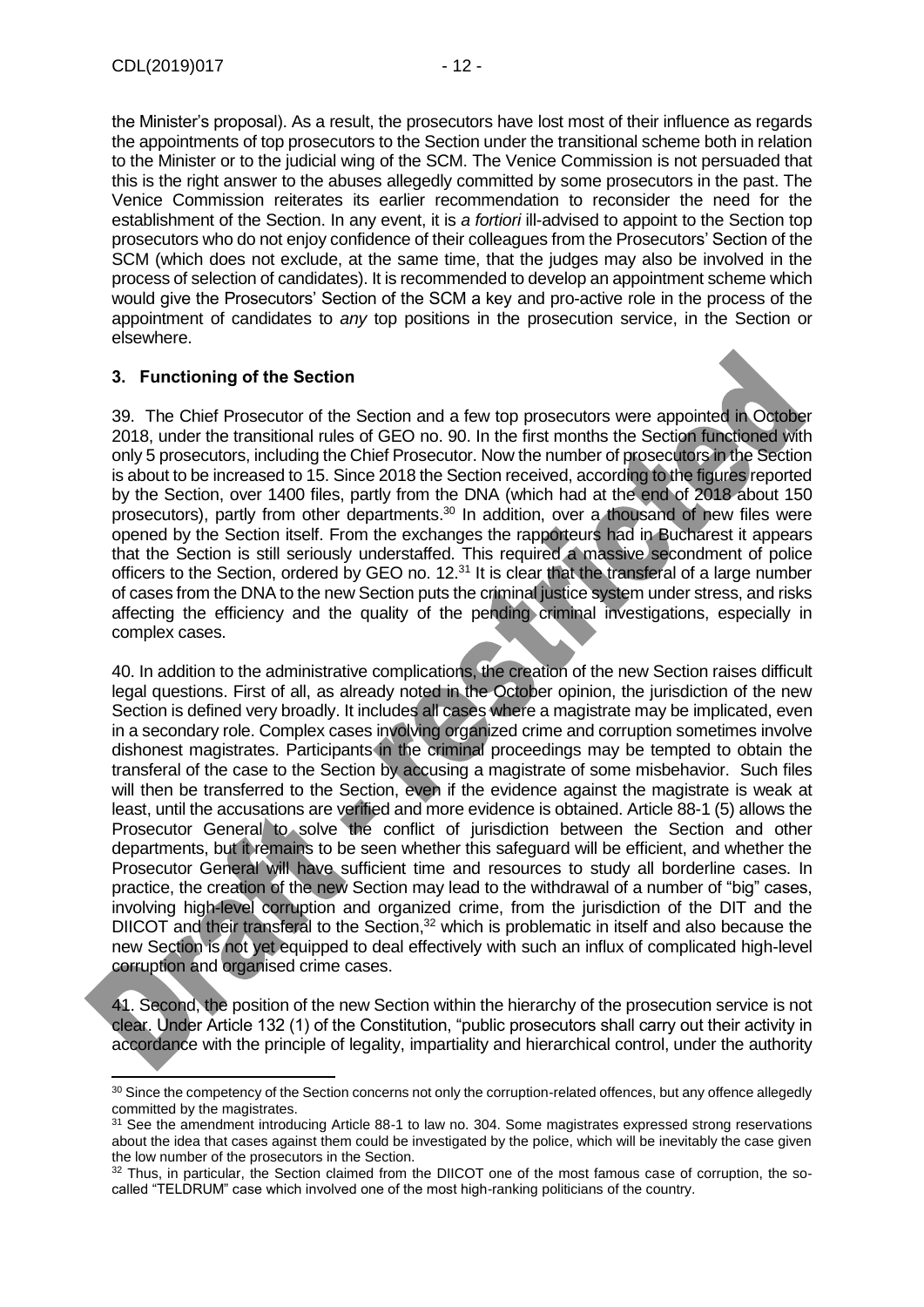of the Minister of Justice". It suggests that the prosecution service represents a hierarchical pyramid with the Prosecutor General (attached to the HCCJ) at the top of it.<sup>33</sup> However, opinions on this matter differ. The Prosecutor General, when meeting the rapporteurs, confirmed that his supervisory power over the prosecutors working in the Section, conferred on him by the Criminal Procedure Code, remains unaffected. However, GEO no. 7 points in a different direction: it indicates that a "hierarchically superior prosecutor" for the files investigated by the Section means the Chief Prosecutor of the Section (see the amendment to Article 88-1 of law no. 304), and not the Prosecutor General. In essence, GEO no. 7 seems to depart, in this part, from the idea of "hierarchical control" within the prosecution system, enshrined in the Constitution.<sup>34</sup>

42. Thirdly, Article 88-8 (1) (d), added to Law no. 304, gives the Section the right to lodge and withdraw appeals in pending cases or in cases "which were the subject of a final decision before the Section became operational [under GEO no. 90]." Article 88-1 (6) added that the appeals to the "hierarchically superior prosecutor" (i.e. to the Chief Prosecutor of the Section) may be lodged against decisions made prior to the creation of the Section. It means that, for example, a decision taken by a prosecutor of the DNA, while the case was still in the jurisdiction of the DNA, may now be appealed to the Chief Prosecutor of the Section, who may annul this decision. Similarly, a prosecutor of the Section may withdraw an appeal lodged by his or her predecessor from the DNA or DIICOT.

43. The overall direction of those changes is alarming. It is likely that the Section will receive (or already received) complex and high-profile cases related to corruption or organized crime. Prosecutors of the Section will be able to review the decisions taken by their predecessors in those cases. It is unclear to what extent the prosecutors of the Section and its Chief Prosecutor are subject to the hierarchical control of the Prosecutor General. It may reinforce the belief held by some that the real reason behind the institutional reform is to change the course of criminal investigations in some high-profile cases.

44. The Venice Commission reiterates its recommendation to seriously reconsider the need ofr the creation of the special Section, its institutional design and the principles of its functioning.

# <span id="page-12-0"></span>**4. Early retirement scheme/longer periods of trainings**

45. The October opinion was critical of the early retirement scheme for the most senior magistrates, especially taken in combination with extending the duration of training and internship for future first-time judges. The introduction of those two measures was postponed by the GEOs, which is positive,<sup>35</sup> but the risk of massive early retirement of the most experienced magistrates is not removed  $-i$  it is only postponed. There is no European standard in this area, and, in theory,

<sup>-</sup><sup>33</sup> The Venice Commission addressed a similar question in the context of the Polish judicial reform of 2017 (see CDL-AD(2017)031, Poland - Opinion on the Draft Act amending the Act on the National Council of the Judiciary; on the Draft Act amending the Act on the Supreme Court, proposed by the President of Poland, and on the Act on the Organisation of Ordinary Courts). In Poland two new autonomous chambers where created within the Supreme Court (the SC), which were not subordinated to the authority of the First President of the SC. The Venice Commission reasoned as follows (references omitted): *"§ 39. The Polish Constitution does not say how many chambers the SC should have. However, it is clear that the Constitution is based on a certain vision of the SC as a supreme instance on the top of a hierarchical pyramid, and of the First President, elected under a special procedure. § 40. The Draft Act proposes to create new chambers, which will be headed by largely autonomous office-holders. […] [By] virtue of their special competencies, the two chambers will be de facto superior to other, "ordinary" chambers of the SC. Establishing such hierarchy within the SC is problematic. It creates "courts within the court" which would need a clear legal basis in the Constitution, since the Constitution only provides for one SC, its decision being final."*

<sup>&</sup>lt;sup>34</sup> That being said, the special rules of appointment of prosecutors of the Section are not contrary to the principle of the "hierarchical control".

<sup>&</sup>lt;sup>35</sup> The "early retirement" scheme was an amendment introduced to Article 82 of Law no. 303 by the amending law (Article 143). This provision was put on hold until 1 January 2020 by GEO no. 92, Article V. As already noted in the October opinion (§ 163), "the decision to postpone, to 1 January 2020, the entry into force of the early retirement scheme for magistrates [...] is a positive step, providing time for parliament to reconsider this scheme."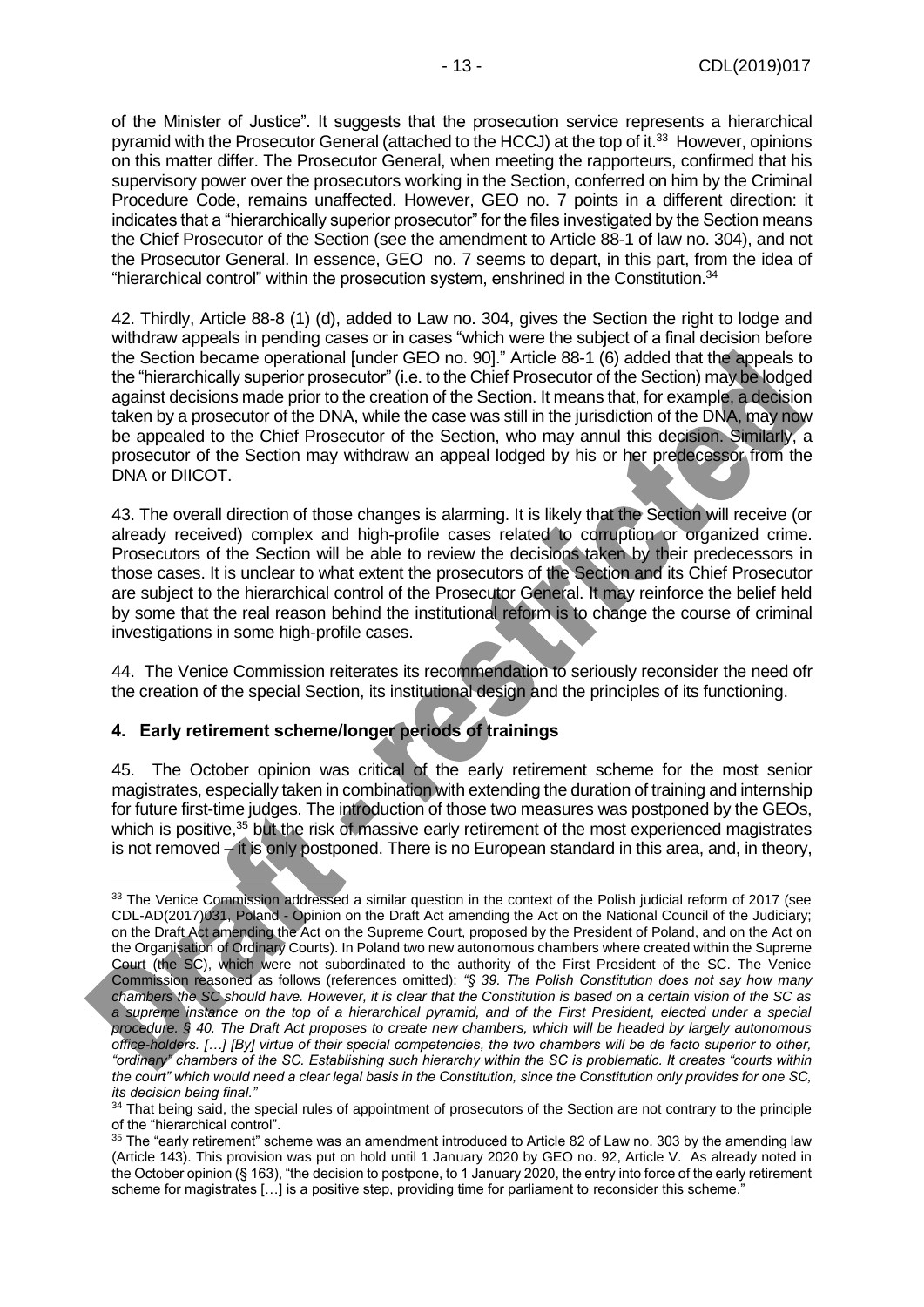such measure may raise the attractiveness of a career of a magistrate amongst legal professionals. However, put in the context "of conflict between some holders of political office and magistrates" (§ 154 of the October opinion), this measure may give the impression of having the ulterior goal of encouraging some most senior magistrates to retire, which may "seriously undermine the efficiency and quality of justice" in the country. So, the Venice Commission reiterates its call to reconsider the early retirement scheme, to conduct an impact assessment, and, if no particularly convincing arguments for this scheme are found, to replace the early retirement with other appropriate incentives and benefits for serving magistrates.

46. A similar temporary solution was found in response to § 150 of the opinion concerning the increase of the duration of the training course in the National Institute for Magistracy (the NIM) (from two to four years) and of the subsequent practical internship (from one to two years). GEO no. 7 introduced a temporary scheme and provided that magistrates admitted to the NIM in 2019 will have to complete a two-years' training and one-year internship, as under the old rules (see Article 1 (3) and Article 6 (2)). This temporary scheme is supposed to soften the impact of the new rules, which is positive. In principle, the Venice Commission is not against longer periods of trainings as such. However, such a dramatic increase of the time of preparation of new judges may disrupt the work of the courts (which are already understaffed, as the rapporteurs understood during the visit).

47. In any event, the proposed postponement is purely pragmatic and does not respond to the principled concerns raised in the October opinion (see § 152).The postponement also illustrates the point raised by the Venice Commission previously. The need to make amendments could be avoided if a due procedure of law-making, involving an impact assessment, public consultations, and proper parliamentary debate, would have been followed.

#### <span id="page-13-0"></span>**5. Other changes**

48. GEO no. 7 introduced temporary rules on admission of aspiring judges to the National Institute for Magistracy, to be applicable in 2019. GEO no. 7 also changed eligibility criteria for the "on the spot" promotion competitions, for the competitions to the promotion to a higher court, amended the procedure for such competitions, set new scoring levels, etc. Amendments were also made to some regulations governing the disciplinary procedures, powers of the SCM, early retirement of notaries public, secondment of the IT specialists to the Section, etc. The Venice Commission did not examine those new rules in detail, so it reserves its opinion on their substance while raising, once again, concerns about the method of regulation of such issues through government emergency ordinances.

# <span id="page-13-1"></span>**III. Conclusion**

49. The Venice Commission notes with regret that the most problematic elements of the 2018 reform, identified in the opinion of October 2018, either remained unchanged or were aggravated. The most important aspects of the on-going reform of the judiciary are the following:

most alarmingly, the Government continues to make legislative amendments by emergency ordinances. While the Constitution clearly indicates that this should be an exceptional measure, legislation by the GEOs became a routine. Fundamental rules of the functioning of key State institutions are changed too quickly and too often, without preparation and consultations, which raises legitimate questions about the soundness of the outcomes and of the real motives behind some of those changes. The resulting legal texts are not clear. This practice weakens external checks on the Government, it is contrary to the principle of separation of powers and disturbs legal certainty. The Venice Commission calls on the Romanian authorities to drastically limit the use of the GEOs.